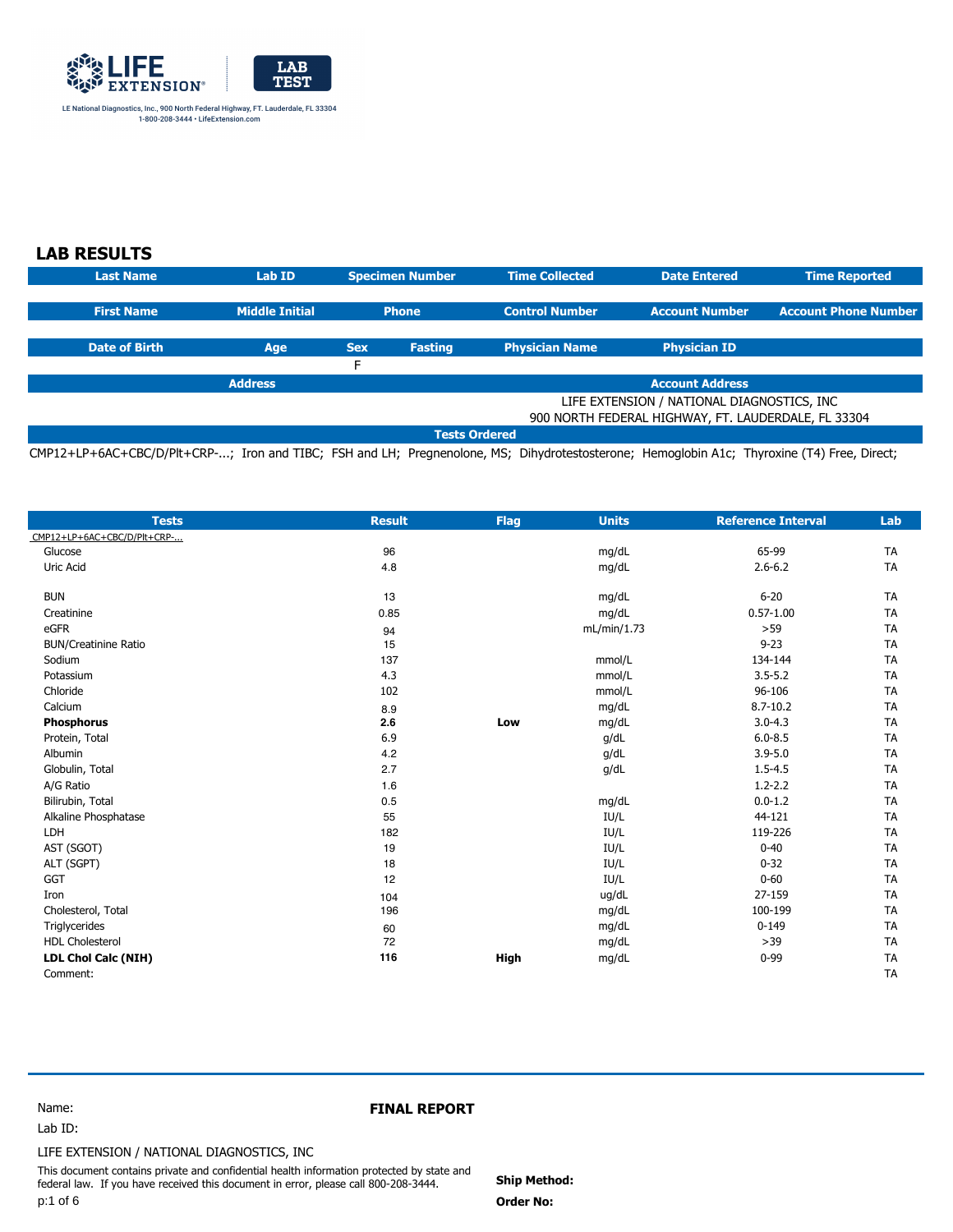

| <b>Tests</b>                | <b>Result</b>           | <b>Flag</b>    | <b>Units</b>                                           |                              |           |
|-----------------------------|-------------------------|----------------|--------------------------------------------------------|------------------------------|-----------|
| CMP12+LP+6AC+CBC/D/Plt+CRP- |                         |                |                                                        |                              |           |
| T. Chol/HDL Ratio           | 2.7                     |                | ratio                                                  | $0.0 - 4.4$                  | <b>TA</b> |
|                             |                         |                |                                                        | T. Chol/HDL Ratio            |           |
|                             |                         |                |                                                        | Men<br>Women                 |           |
|                             |                         |                |                                                        | $1/2$ Avg. Risk $3.4$<br>3.3 |           |
|                             |                         |                |                                                        | 4.4<br>Avg.Risk 5.0          |           |
|                             |                         |                |                                                        | 2X Avg.Risk 9.6<br>7.1       |           |
|                             |                         |                |                                                        | 3X Avg.Risk 23.4<br>11.0     |           |
| <b>Estimated CHD Risk</b>   | < 0.5                   |                | times avg.                                             | $0.0 - 1.0$                  | <b>TA</b> |
|                             |                         |                | The CHD Risk is based on the T. Chol/HDL ratio. Other  |                              |           |
|                             |                         |                | factors affect CHD Risk such as hypertension, smoking, |                              |           |
|                             |                         | premature CHD. | diabetes, severe obesity, and family history of        |                              |           |
|                             |                         |                |                                                        |                              |           |
| Homocyst(e)ine              | 8.7                     |                | umol/L                                                 | $0.0 - 14.5$                 | <b>TA</b> |
| Free Testosterone(Direct)   | 8.9                     |                | pg/mL                                                  | $0.0 - 4.2$                  | BN        |
| Progesterone                | 4.4                     |                | ng/mL                                                  |                              | <b>TA</b> |
|                             |                         |                | Follicular phase                                       | $0.1 -$<br>0.9               |           |
|                             |                         |                | Luteal phase<br>Ovulation phase                        | $1.8 - 23.9$<br>$0.1 - 12.0$ |           |
|                             |                         |                | Pregnant                                               |                              |           |
|                             |                         |                | First trimester                                        | $11.0 - 44.3$                |           |
|                             |                         |                | Second trimester                                       | $25.4 - 83.3$                |           |
|                             |                         |                | Third trimester                                        | $58.7 - 214.0$               |           |
|                             |                         |                | Postmenopausal                                         | $0.0 -$<br>0.1               |           |
| DHEA-Sulfate                | 250.0                   |                | ug/dL                                                  | 84.8-378.0                   | TA        |
| Estradiol                   | 95.9                    |                | pg/mL                                                  |                              | <b>TA</b> |
|                             |                         |                | Adult Female:                                          |                              |           |
|                             |                         |                | Follicular phase                                       | $12.5 -$<br>166.0            |           |
|                             |                         |                | Ovulation phase                                        | $85.8 -$<br>498.0            |           |
|                             |                         |                | Luteal phase                                           | $43.8 -$<br>211.0            |           |
|                             |                         |                | Postmenopausal                                         | $<6.0 -$<br>54.7             |           |
|                             |                         |                | Pregnancy                                              |                              |           |
|                             |                         |                | 1st trimester                                          | $215.0 - 24300.0$            |           |
|                             | Roche ECLIA methodology |                |                                                        |                              |           |
| C-Reactive Protein, Cardiac | 1.22                    |                | mg/L                                                   | $0.00 - 3.00$                | <b>TA</b> |
|                             |                         |                | Relative Risk for Future Cardiovascular Event          |                              |           |
|                             |                         |                | Low                                                    | <1.00                        |           |
|                             |                         |                | Average                                                | $1.00 - 3.00$                |           |
|                             |                         |                | High                                                   | >3.00                        |           |
| <b>WBC</b>                  | 6.8                     |                | x10E3/uL                                               | $3.4 - 10.8$                 | TA        |
| <b>RBC</b>                  | 4.40                    |                | x10E6/uL                                               | $3.77 - 5.28$                | TA        |
| Hemoglobin                  | 12.8                    |                | g/dL                                                   | 11.1-15.9                    | TA        |
| Hematocrit                  | 38.4                    |                | $\%$                                                   | 34.0-46.6                    | TA        |
| <b>MCV</b>                  | 87                      |                | fL                                                     | 79-97                        | <b>TA</b> |
| <b>MCH</b>                  | 29.1                    |                | pg                                                     | 26.6-33.0                    | <b>TA</b> |
| <b>MCHC</b>                 | 33.3                    |                | q/dL                                                   | 31.5-35.7                    | TA        |
| RDW                         | 11.8                    |                | $\%$                                                   | 11.7-15.4                    | TA        |
| Platelets                   | 293                     |                | x10E3/uL                                               | 150-450                      | TA        |
| Neutrophils                 | 57                      |                | $\%$                                                   | Not Estab.                   | TA        |
| Lymphs                      | 34                      |                | $\%$                                                   | Not Estab.                   | TA        |
| Monocytes                   | 6                       |                | $\%$                                                   | Not Estab.                   | TA        |
| Eos                         | $\overline{2}$          |                | $\%$                                                   | Not Estab.                   | TA        |
| Basos                       | $\mathbf{1}$            |                | $\%$                                                   | Not Estab.                   | TA        |
| <b>Immature Cells</b>       |                         |                |                                                        |                              | <b>TA</b> |
| Neutrophils (Absolute)      | 3.9                     |                | x10E3/uL                                               | $1.4 - 7.0$                  | TA        |
|                             |                         |                |                                                        |                              |           |

#### 3/17/2022 9:02:31 AM

#### LIFE EXTENSION / NATIONAL DIAGNOSTICS, INC

This document contains private and confidential health information protected by state and federal law. If you have received this document in error, please call 800-208-3444. p:2 of 6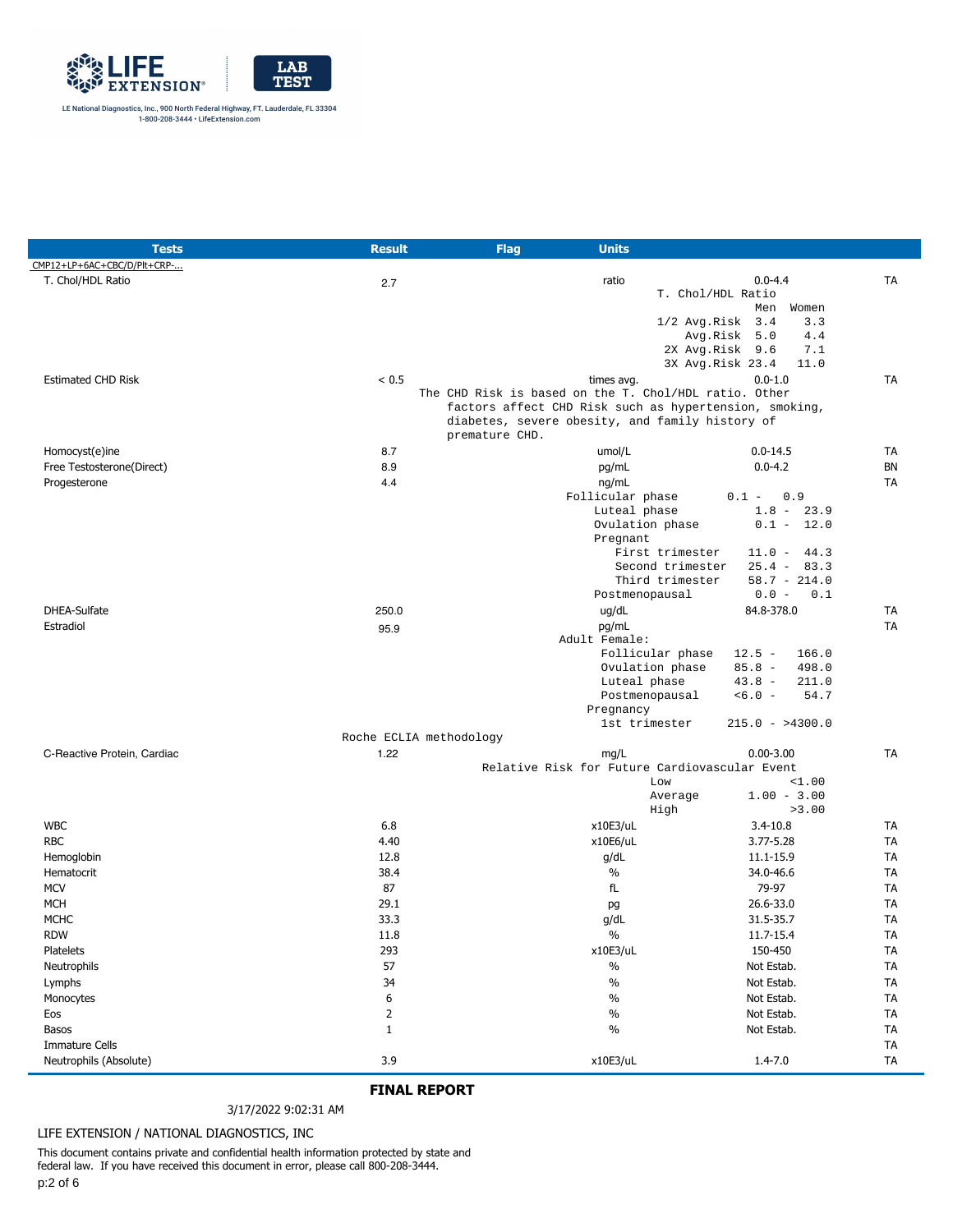

| <b>Tests</b>                  | <b>Result</b>                            | Flag                     | <b>Units</b>                                                |                              |           |
|-------------------------------|------------------------------------------|--------------------------|-------------------------------------------------------------|------------------------------|-----------|
| CMP12+LP+6AC+CBC/D/Plt+CRP-   |                                          |                          |                                                             |                              |           |
| Lymphs (Absolute)             | 2.3                                      |                          | x10E3/uL                                                    | $0.7 - 3.1$                  | TA        |
| Monocytes(Absolute)           | 0.4                                      |                          | x10E3/uL                                                    | $0.1 - 0.9$                  | TA        |
| Eos (Absolute)                | 0.1                                      |                          | x10E3/uL                                                    | $0.0 - 0.4$                  | TA        |
| Baso (Absolute)               | 0.0                                      |                          | x10E3/uL                                                    | $0.0 - 0.2$                  | TA        |
| <b>Immature Granulocytes</b>  | $\mathbf{0}$                             |                          | $\%$                                                        | Not Estab.                   | TA        |
| Immature Grans (Abs)          | 0.0                                      |                          | x10E3/uL                                                    | $0.0 - 0.1$                  | <b>TA</b> |
| <b>NRBC</b>                   |                                          |                          |                                                             |                              | <b>TA</b> |
| Hematology Comments:          |                                          |                          |                                                             |                              | TA        |
| Iron and TIBC                 |                                          |                          |                                                             |                              |           |
| Iron Bind.Cap.(TIBC)          | 307                                      |                          | ug/dL                                                       | 250-450                      | TA        |
| <b>UIBC</b>                   | 203                                      |                          | ug/dL                                                       | 131-425                      | TA        |
| Iron Saturation               | 34                                       |                          | $\%$                                                        | 15-55                        | TA        |
| FSH and LH                    |                                          |                          |                                                             |                              |           |
| LH                            | 6.2                                      |                          | mIU/mL                                                      |                              | TA        |
|                               |                                          |                          | Adult Female:                                               |                              |           |
|                               |                                          |                          | Follicular phase                                            | $2.4 - 12.6$                 |           |
|                               |                                          |                          | Ovulation phase                                             | $14.0 - 95.6$                |           |
|                               |                                          |                          | Luteal phase                                                | $1.0 - 11.4$<br>$7.7 - 58.5$ |           |
|                               |                                          |                          | Postmenopausal                                              |                              |           |
| <b>FSH</b>                    | 3.0                                      |                          | mIU/mL<br>Adult Female:                                     |                              | TA        |
|                               |                                          |                          | Follicular phase                                            | $3.5 - 12.5$                 |           |
|                               |                                          |                          | Ovulation phase                                             | $4.7 -$<br>21.5              |           |
|                               |                                          |                          | Luteal phase                                                | $1.7 - 7.7$                  |           |
|                               |                                          |                          | Postmenopausal                                              | $25.8 - 134.8$               |           |
| Pregnenolone, MS              |                                          |                          |                                                             |                              |           |
| Pregnenolone, MS              | 67                                       |                          | nq/dL                                                       |                              | ES        |
|                               |                                          |                          | This test was developed and its performance characteristics |                              |           |
|                               | by the Food and Drug Administration.     |                          | determined by LabCorp. It has not been cleared or approved  |                              |           |
|                               | Reference Range:                         |                          |                                                             |                              |           |
|                               | Adults: <151                             |                          |                                                             |                              |           |
| Dihydrotestosterone           |                                          |                          |                                                             |                              |           |
| Dihydrotestosterone           | 10                                       |                          | ng/dL                                                       |                              | <b>ES</b> |
|                               |                                          |                          | This test was developed and its performance characteristics |                              |           |
|                               |                                          |                          | determined by LabCorp. It has not been cleared or approved  |                              |           |
|                               | by the Food and Drug Administration.     |                          |                                                             |                              |           |
|                               | Reference Range:<br>Adult Female: 4 - 22 |                          |                                                             |                              |           |
| Hemoglobin A1c                |                                          |                          |                                                             |                              |           |
| Hemoglobin A1c                | 5.3                                      |                          | $\%$                                                        | $4.8 - 5.6$                  | TA        |
|                               |                                          |                          |                                                             |                              |           |
|                               |                                          | Prediabetes: $5.7 - 6.4$ |                                                             |                              |           |
|                               | Diabetes: >6.4                           |                          |                                                             |                              |           |
|                               |                                          |                          | Glycemic control for adults with diabetes: < 7.0            |                              |           |
| Thyroxine (T4) Free, Direct   |                                          |                          |                                                             |                              |           |
| T4, Free (Direct)<br>Cortisol | 1.55                                     |                          | ng/dL                                                       | $0.82 - 1.77$                | TA        |
| Cortisol                      | 16.0                                     |                          | ug/dL                                                       |                              | TA        |
|                               |                                          |                          | Cortisol AM                                                 | $6.2 - 19.4$                 |           |
|                               |                                          |                          | Cortisol PM                                                 | $2.3 - 11.9$                 |           |
| Testosterone                  |                                          |                          |                                                             |                              |           |
| Testosterone                  | 38                                       |                          | ng/dL                                                       | 13-71                        | TA        |
| <b>TSH</b>                    |                                          |                          |                                                             |                              |           |
| <b>TSH</b>                    | 1.390                                    |                          | uIU/mL                                                      | 0.450-4.500                  | TA        |

#### 3/17/2022 9:02:31 AM

#### LIFE EXTENSION / NATIONAL DIAGNOSTICS, INC

This document contains private and confidential health information protected by state and federal law. If you have received this document in error, please call 800-208-3444. p:3 of 6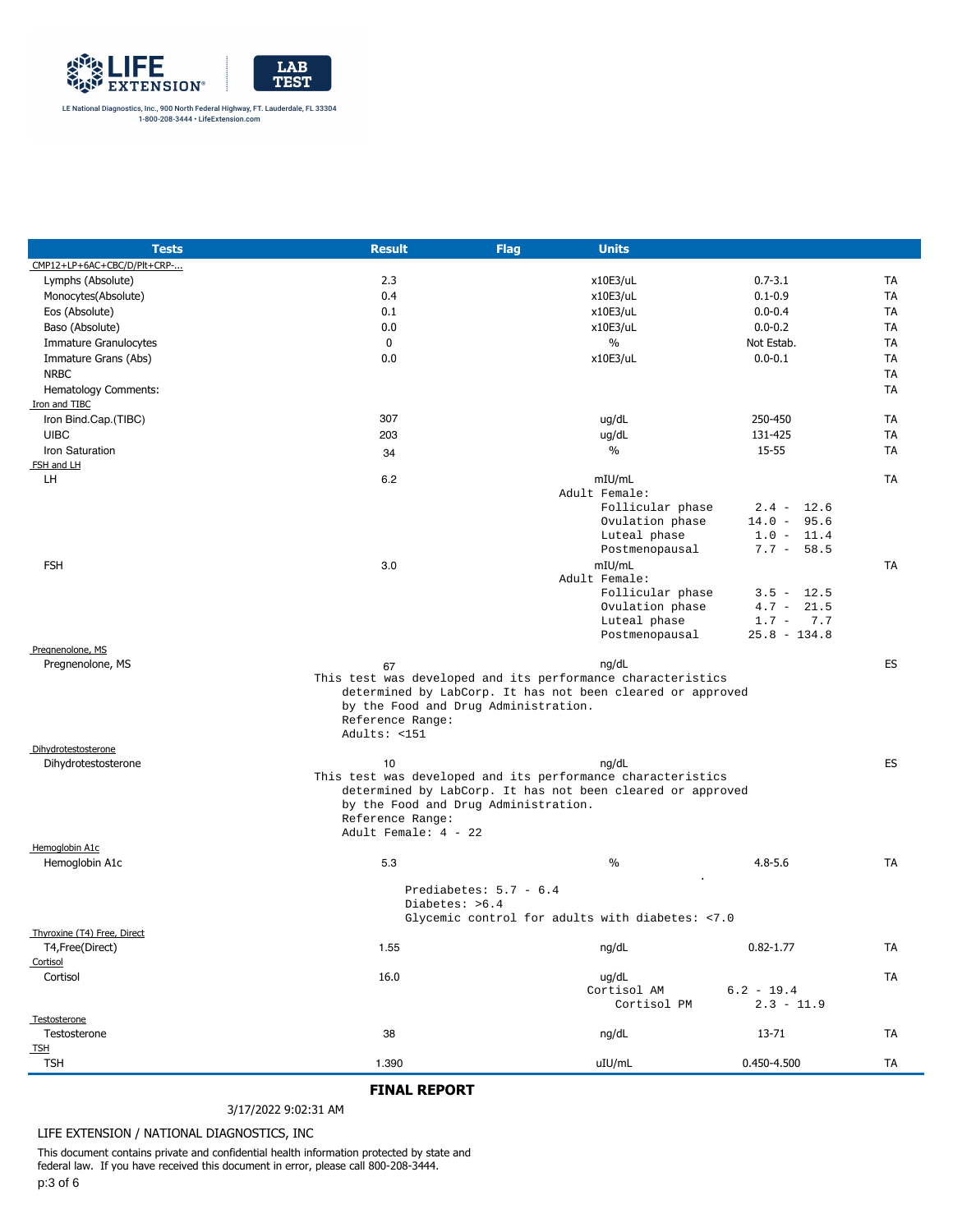

| <b>Tests</b>                 | <b>Result</b>                        | <b>Flag</b>                               | <b>Units</b>                                                   |                          |           |
|------------------------------|--------------------------------------|-------------------------------------------|----------------------------------------------------------------|--------------------------|-----------|
| $IGF-1$                      |                                      |                                           |                                                                |                          |           |
| Insulin-Like Growth Factor I | 175                                  |                                           | ng/mL                                                          | 91-308                   | BN        |
| Reverse T3, Serum            |                                      |                                           |                                                                |                          |           |
| Reverse T3, Serum            | 12.7                                 |                                           | ng/dL                                                          | $9.2 - 24.1$             | <b>BN</b> |
|                              |                                      |                                           | This test was developed and its performance characteristics    |                          |           |
|                              |                                      |                                           | determined by Labcorp. It has not been cleared or approved     |                          |           |
|                              | by the Food and Drug Administration. |                                           |                                                                |                          |           |
| Vitamin D, 25-Hydroxy        |                                      |                                           |                                                                |                          |           |
| Vitamin D, 25-Hydroxy        | 37.9                                 |                                           | na/mL                                                          | 30.0-100.0               | <b>TA</b> |
|                              |                                      |                                           | Vitamin D deficiency has been defined by the Institute of      |                          |           |
|                              |                                      |                                           | Medicine and an Endocrine Society practice quideline as a      |                          |           |
|                              |                                      |                                           | level of serum 25-OH vitamin D less than 20 ng/mL $(1,2)$ .    |                          |           |
|                              |                                      |                                           | The Endocrine Society went on to further define vitamin D      |                          |           |
|                              |                                      |                                           | insufficiency as a level between 21 and 29 $\text{ng/mL}$ (2). |                          |           |
|                              |                                      |                                           | 1. IOM (Institute of Medicine). 2010. Dietary reference        |                          |           |
|                              |                                      |                                           | intakes for calcium and D. Washington DC: The                  |                          |           |
|                              | National Academies Press.            |                                           |                                                                |                          |           |
|                              |                                      |                                           | 2. Holick MF, Binkley NC, Bischoff-Ferrari HA, et al.          |                          |           |
|                              |                                      |                                           | Evaluation, treatment, and prevention of vitamin D             |                          |           |
|                              |                                      |                                           | deficiency: an Endocrine Society clinical practice             |                          |           |
|                              |                                      | quideline. JCEM. 2011 Jul; 96(7):1911-30. |                                                                |                          |           |
| Magnesium                    |                                      |                                           |                                                                |                          |           |
| Magnesium                    | 2.0                                  |                                           | mg/dL                                                          | $1.6 - 2.3$              | <b>TA</b> |
| Insulin                      |                                      |                                           |                                                                |                          |           |
| Insulin                      | 9.3                                  |                                           | uIU/mL                                                         | $2.6 - 24.9$             | <b>TA</b> |
| Estrogens, Total             |                                      |                                           |                                                                |                          |           |
| Estrogens, Total             | 267                                  |                                           | pg/mL                                                          |                          | <b>BN</b> |
|                              |                                      |                                           | Prepubertal                                                    | < 40                     |           |
|                              |                                      |                                           | Female Cycle:                                                  |                          |           |
|                              |                                      |                                           | $1-10$ Days<br>$11-20$ Days                                    | $16 - 328$<br>$34 - 501$ |           |
|                              |                                      |                                           | $21-30$ Days                                                   | $48 - 350$               |           |
|                              |                                      |                                           | Post-Menopausal                                                | $40 - 244$               |           |
|                              |                                      |                                           |                                                                |                          |           |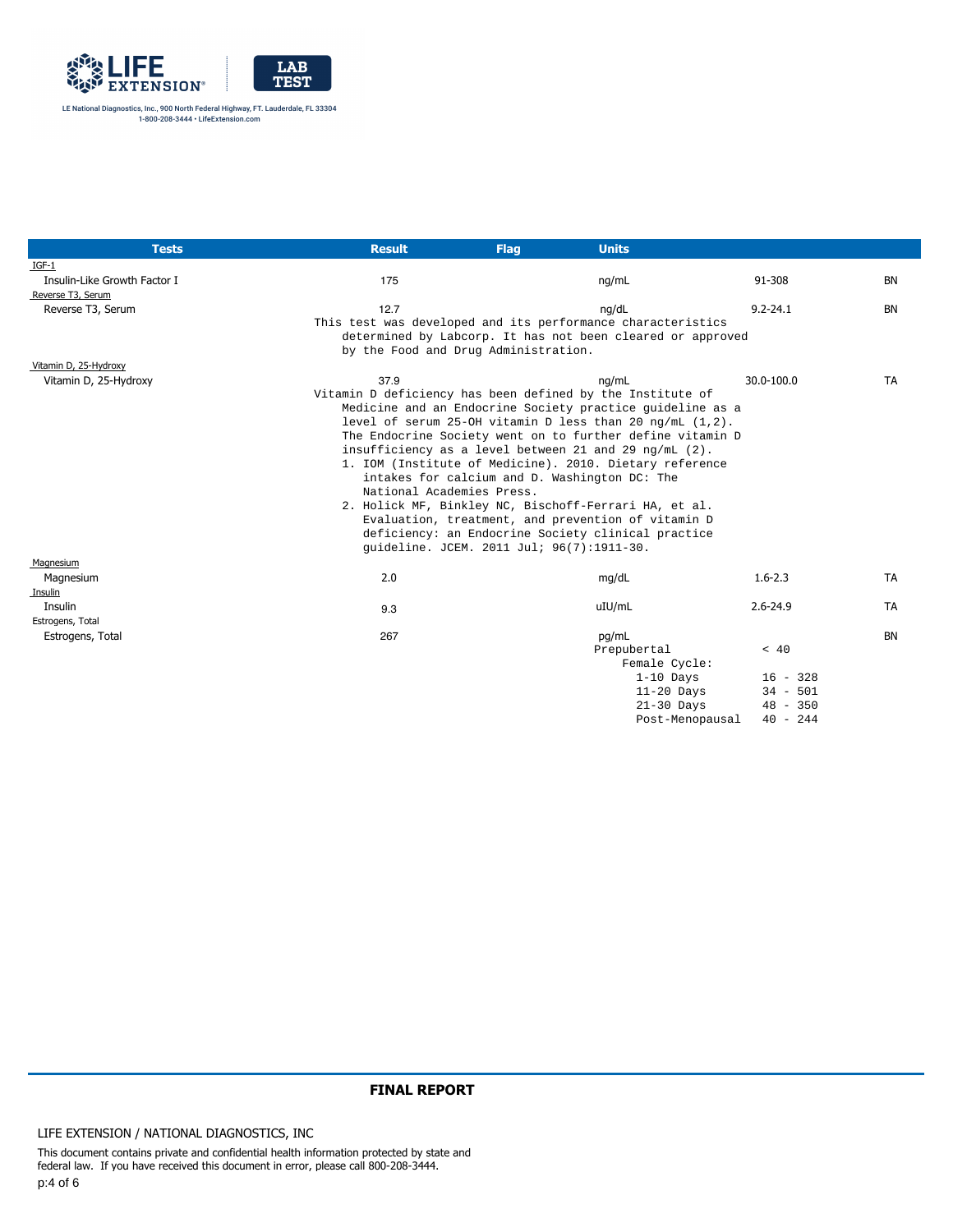

| Tests                        | <b>Result</b> | <b>Units</b><br><b>Flag</b>                            |                              |                           |           |
|------------------------------|---------------|--------------------------------------------------------|------------------------------|---------------------------|-----------|
| Estrone, Serum               |               |                                                        |                              |                           |           |
| Estrone, Serum               | 102           | pg/mL                                                  |                              |                           | <b>BN</b> |
|                              |               | Adult:                                                 |                              |                           |           |
|                              |               |                                                        | Follicular phase             | $39 - 132$                |           |
|                              |               |                                                        | Periovulatory                | $58 -$<br>256             |           |
|                              |               |                                                        | Luteal phase                 | 54 - 179                  |           |
|                              |               | Pregnancy:                                             |                              |                           |           |
|                              |               |                                                        | 1st trimester                | $247 - 2774$              |           |
|                              |               |                                                        | 2nd trimester                | $569 - 5781$              |           |
|                              |               |                                                        | Postmenopausal:              |                           |           |
|                              |               | with ERT                                               |                              | 488<br>$51 -$             |           |
|                              |               |                                                        | without ERT                  | $31 - 100$                |           |
|                              |               | **Effective April 4, 2022 Estrone, Serum methodology** |                              |                           |           |
|                              |               | will be changing to Enzyme immunoassay (EIA). The      |                              |                           |           |
|                              |               | reference interval will be changing to:                |                              |                           |           |
|                              |               |                                                        |                              | Male Range                |           |
|                              |               |                                                        | Tanner Stage I               | $5 - 17$                  |           |
|                              |               |                                                        | Tanner Stage II              | $10 -$<br>25              |           |
|                              |               |                                                        | Tanner Stage III             | $15 -$<br>25              |           |
|                              |               |                                                        | Tanner Stage IV              | $15 - 45$                 |           |
|                              |               |                                                        | Tanner Stage V               | $20 - 45$                 |           |
|                              |               |                                                        | Adult                        | $0 - 174$                 |           |
|                              |               |                                                        |                              | Female Range              |           |
|                              |               |                                                        | Tanner Stage I               | $4 -$<br>29               |           |
|                              |               |                                                        | Tanner Stage II              | $10 -$<br>33              |           |
|                              |               |                                                        | Tanner Stage III             | $15 - 43$                 |           |
|                              |               |                                                        | Tanner Stage IV              | $16 - 77$                 |           |
|                              |               |                                                        | Tanner Stage V               | $29 - 105$                |           |
|                              |               |                                                        | Adult (Premenopausal)        | $27 - 231$                |           |
|                              |               |                                                        | Menstrual Cycle (1-10 days)  | $19 - 149$                |           |
|                              |               |                                                        | Menstrual Cycle (11-20 days) | $32 - 176$                |           |
|                              |               |                                                        | Menstrual Cycle (21-30 days) | $37 - 200$                |           |
|                              |               |                                                        | Adult (Postmenopausal)       | $0 - 125$                 |           |
| Ferritin                     |               |                                                        |                              |                           |           |
| Ferritin                     | 63            | ng/mL                                                  |                              | 15-150                    | TA        |
| Triiodothyronine (T3), Free  |               |                                                        |                              |                           |           |
| Triiodothyronine (T3), Free  | 3.5           | pg/mL                                                  |                              | $2.0 - 4.4$               | <b>TA</b> |
| Sex Horm Binding Glob, Serum |               |                                                        |                              |                           |           |
|                              | 67.9          |                                                        |                              |                           | <b>TA</b> |
| Sex Horm Binding Glob, Serum |               | nmol/L                                                 |                              | 24.6-122.0                |           |
| Apolipoprotein B             |               |                                                        |                              |                           |           |
| Apolipoprotein B             | 78            | mg/dL                                                  |                              | $90$                      | <b>BN</b> |
|                              |               |                                                        | Desirable                    | < 90                      |           |
|                              |               |                                                        | Borderline High              | $90 - 99$                 |           |
|                              |               |                                                        | High                         | $100 - 130$               |           |
|                              |               |                                                        | Very High                    | >130                      |           |
|                              |               |                                                        |                              |                           |           |
|                              |               | ASCVD RISK                                             |                              | THERAPEUTIC TARGET        |           |
|                              |               | CATEGORY                                               |                              | $APO$ B $(mq/dL)$         |           |
|                              |               |                                                        |                              |                           |           |
|                              |               | Very High Risk                                         |                              | <80 (if extreme risk <70) |           |
|                              |               | High Risk                                              | < 90                         |                           |           |
|                              |               | Moderate Risk                                          | 30 <sub>0</sub>              |                           |           |

LIFE EXTENSION / NATIONAL DIAGNOSTICS, INC

This document contains private and confidential health information protected by state and federal law. If you have received this document in error, please call 800-208-3444. p:5 of 6